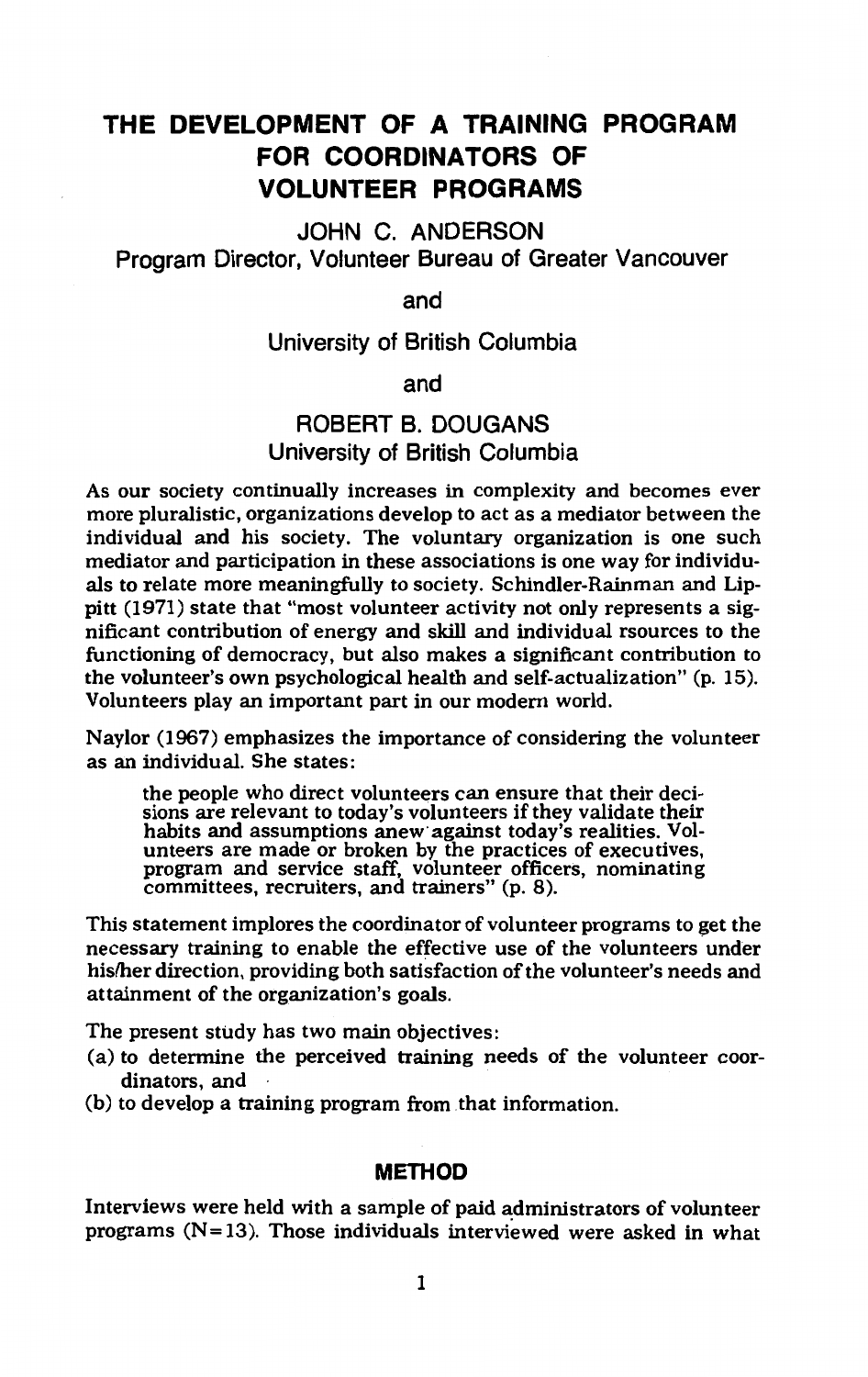areas they required further training or conversely in what areas should all coordinators be trained. The same questions were asked of participants of an Institute of Volunteers (1972) who were either in this administrative position or in some way connected with an agency using volunteers

Two other sources were consulted (MacDonald, 1972; and Twidle, 1971) which had assessed training needs for volunteer coordinators.

#### **RESULTS**

Table 1 presents the results of the writer's two primary sources of information. These results indicate that there are two major need areas which require improvement. On the one hand, many coordinators appear to be lacking in administrative skills-particularly training, recruiting, and selection techniques, report preparation, and budgetary procedures. On the other hand, the coordinators expressed a need for training in human relations skills enabling them to deal more effectively with problems of the volunteers, facilitating better communication with superiors, other agencies, and the public.

|                                |               | Institute $N=34$ | Interviews N=13 |      |
|--------------------------------|---------------|------------------|-----------------|------|
| <b>Perceived Needs</b>         | $#$ responses | %                | $#$ responses   | %    |
| Human relations skills         | 15            | 44.1             | 5               | 38.4 |
| Actual training techniques     | 13            | 38.2             | 4               | 30.8 |
| Publicity and use of media     | 2             | 5.9              |                 |      |
| Recruiting and selection       |               |                  |                 |      |
| techniques                     | 5             | 14.7             | 5               | 38.4 |
| Fund raising                   | 3             | 8.8              |                 |      |
| Writing and presenting briefs  | 5             | 14.7             | 3               | 23.0 |
| Budgeting and record keeping   | 2             | 5.9              | 6               | 46.1 |
| <b>Effective listening</b>     | 2             | 5.9              |                 |      |
| Organization and its structure | 2             | 5.9              |                 | 7.7  |
| Problem sessions               |               | 32.3             | 8               | 61.5 |

### **TABLE 1 Frequency of Response to Training Needs**

Although the volunteer coordinator may be a highly trained individual who understands what must be done to meet certain objectives, their lack of training in either elementary or advanced office skills limits their effectiveness in performing their job. In the selection of volunteers, for example, many coordinators would be better able to maximize the benefit of the volunteer to the agency and the community if their own skill in selection and evaluation techniques was more comprehensive. The development of administrative skills would free the volunteer coor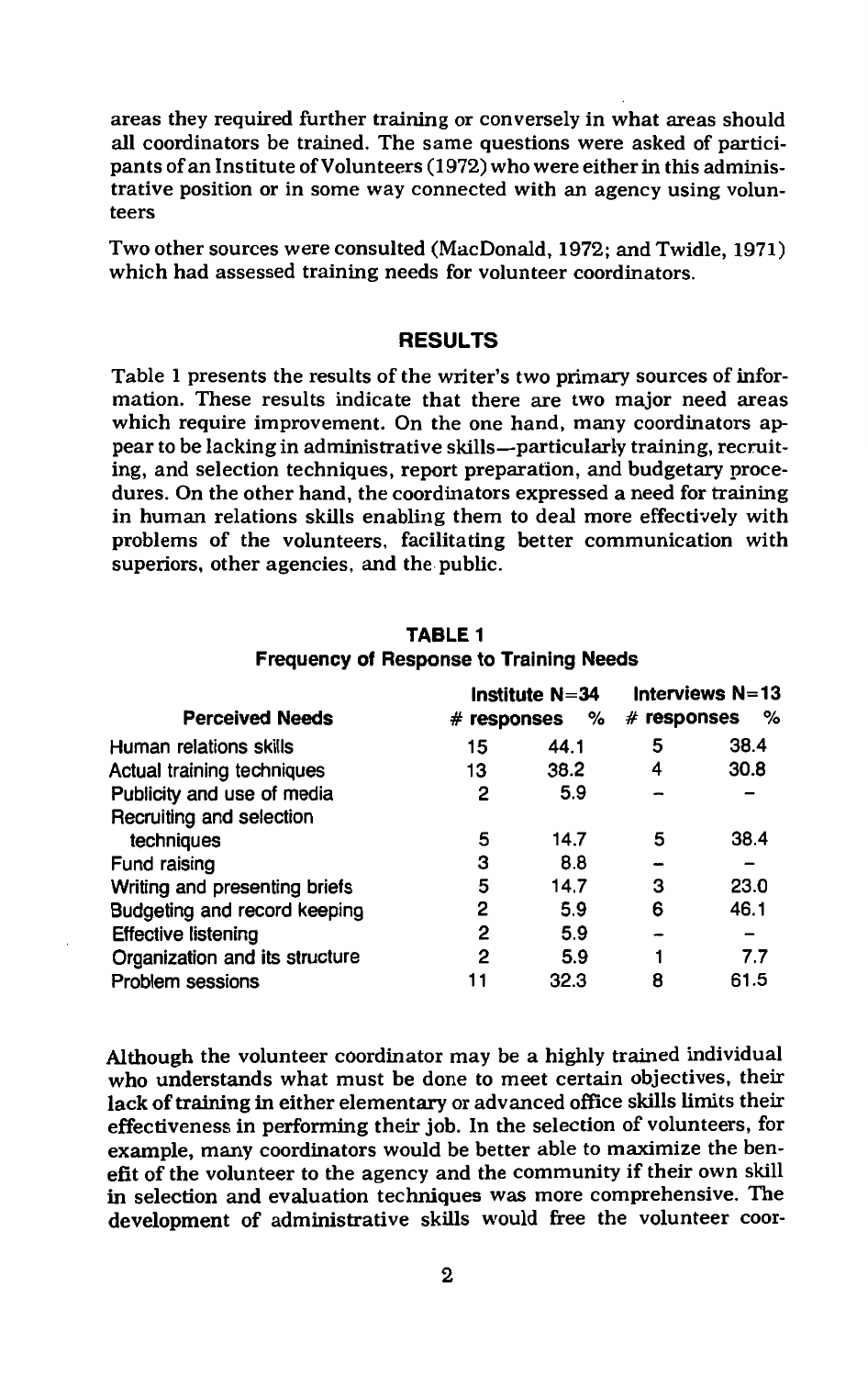dinator to deal more fully with the primary occupational areas in which he is trained, rather than becoming excessively involved with less important and time consuming procedures.

In many cases, the leadership style of the coordinator may also determine whether the success of a volunteer program is either mediocre or outstanding. Moreover, only if the coordinator is made fully aware of this fact will he be able to take corrective action. The coordinator is, by definition a communicator and must be able to relate to a large and diverse group of individuals, ranging from the new volunteer to the knowledgeable board of directors who head many of the community agencies. By implication, then, the coordinator should benefit from small group sessions, training in interpersonal relations, and increased understanding of their own impact upon others.

Table 2 depicts the perceived training needs across all four sources of data. This table again emphasizes the dichotomy between the human relations and administrative skills. In all cases, it was continually stated that a "how to" approach must be taken in offering any course.

| <b>Perceived Need</b>                                                        | Twidle | <b>MacDonald</b> |   | Institute Interviews |
|------------------------------------------------------------------------------|--------|------------------|---|----------------------|
| Human relations skills<br>-communication<br>-motivation<br>-leadership, etc. |        | x                | x | x                    |
| Actual training techniques                                                   | x      |                  | x | x                    |
| Publicity and use of media                                                   |        | x                | x |                      |
| Recruiting and selection                                                     |        |                  |   |                      |
| techniques                                                                   | x      |                  | x | x                    |
| Fund raising                                                                 |        |                  | x |                      |
| Writing and presenting briefs                                                |        |                  | x | x                    |
| Budgeting and record keeping                                                 |        | x                | x | x                    |
| Planning and use of volunteers                                               | x      |                  |   | x                    |
| Organization and its structure                                               | x      | x                | x | x                    |

#### **TABLE2 Training Needs Across Four Studies**

### **RECOMMENDED TRAINING PROGRAM**

The purpose of this study is to provide additional training for employed coordinators. A range of alternatives are available which offer the type of training program that could be operated to meet the aforementioned needs of the coordinator. A full-time day program was considered in several forms but rejected because of the time constraints of the potential participants. Another alternative was to tap into extension and night school courses. This was rejected as although these courses may meet the upgrading requirements of one individual, it was doubtful that it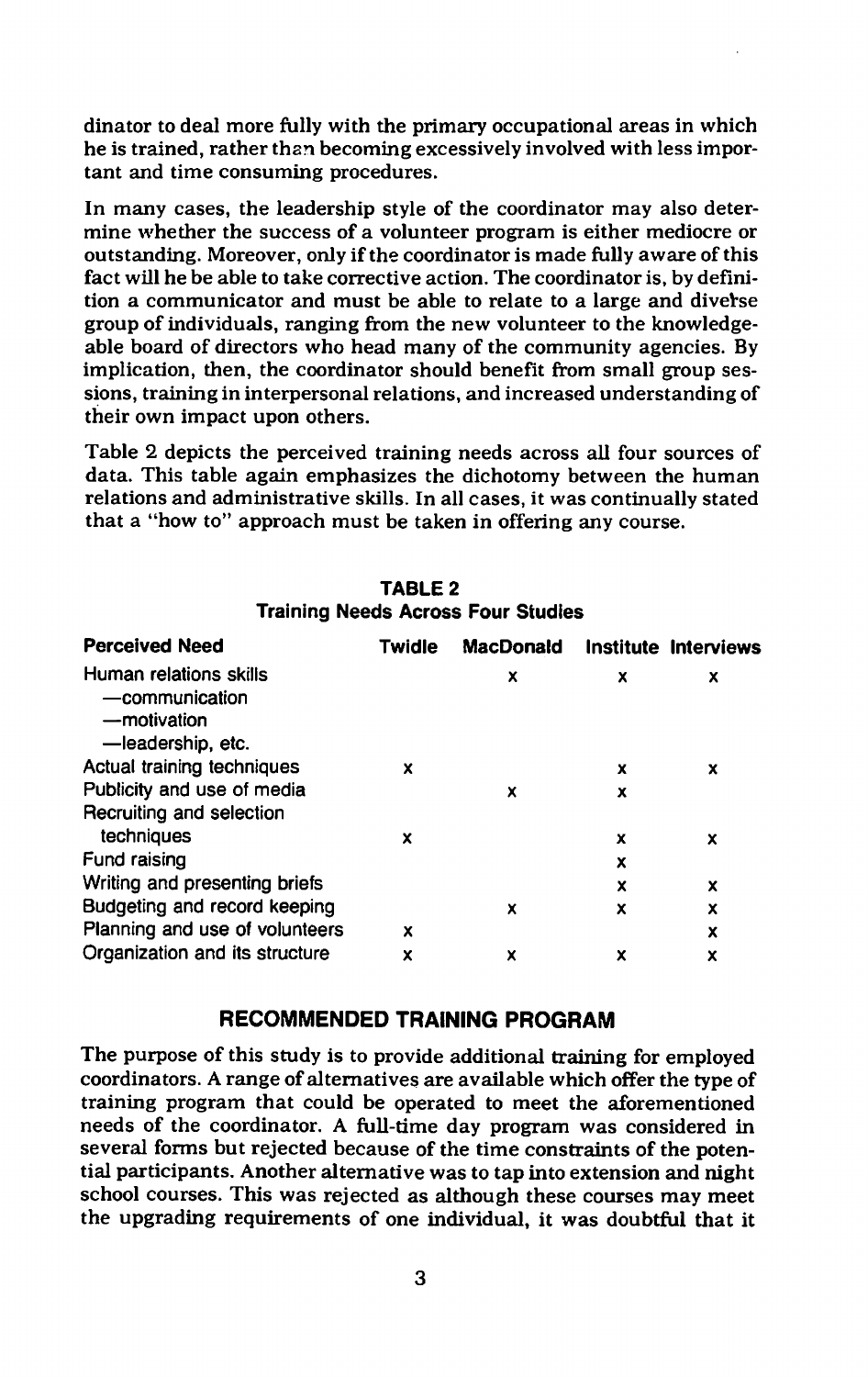would be true of all coordinators. It was therefore decided that a course would be developed to be offered under the auspices of Community Education Services, a branch of the Vancouver School Board. This approach will, in a minimal amount of time, develop the desired "how to" skills in the individuals. The program would also only commit the participants to one night per week. One main advantage is that it allows the course to be run once, evaluated, and then run again in a modified form or dropped either because of lack of demand or enthusiasm. On the basis of the information available, a curriculum has been devised.

The training program should attempt to provide new and improved techniques for the volunteer coordinators, to enable them to function effectively in the agency position. The emphasis of the program will be on getting the student actively involved in the classroom situation. Discussion and questions will, at all times, be welcome. Volunteers will be encouraged to recount personal experiences in voluntaryism, as a way of illustrating and relating classroom theory with real life situations.

The training program should be presented in an environment which is conducive to small group discussion and comfort. For example, the faculty lounge or seminar rooms would be the most likely rooms to be used in a high school. Chairs should be comfortable and moveable. At the same time, an auxiliary room should be available for certain class exercises (for instance, video taping).

Each three hour session should be broken up by at least one twenty minute break. Coffee should be made available at all times for course participants.

All student exercises should be evaluated quickly and in some detail. The marking of assignments should include constructive criticism at all times. Where gross errors have been made, the student should be encouraged to meet with the course coordinator for help.

At the completion of the course, each student will receive a Certificate of Achievement for completing the program. First class and second class designations on the certificate will indicate where the student stands on the basis of completed assignments and classroom participation.

The course must be evaluated by the students who will participate in it. A questionnaire would appear to make the most sense as the method of soliciting opinions about the program. A great deal of care must, however, be taken in the designing of the instrument so that biased responses would be minimized. A separate comment sheet should also be included with the evaluation so that members could describe their perceptions of the course in their own words.

It is recommended that the course coordinator meet with individual course participants for an informal discussion and interview at least once during the training period. Not only will the course coordinator get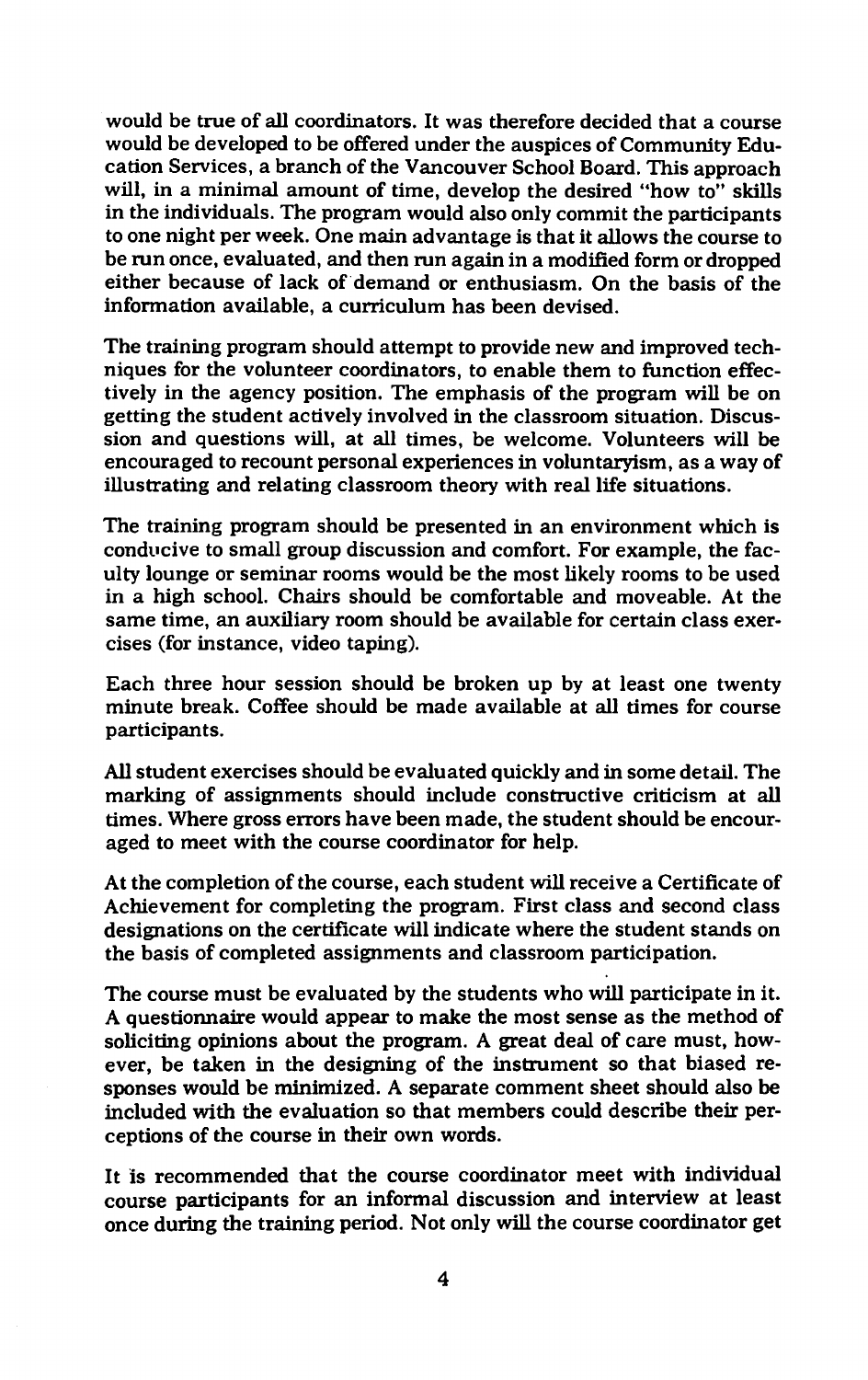feedback about the course, but he will be able to assess the students' progress and capabilities as well.

Finally, students do not have to attend all classes if they feel that certain topics are not of importance to them. However, everyone must register for the program in the first week.

# **JUSTIFICATION OF THE TRAINING PROGRAM**

The information gathered from responses of participants in the Centre for Continuing Education's Institute on Volunteers and through personal interviews with volunteers indicates that certain needs must be fulfilled by the proposed training program. Chief among these topics for study are: human relations skills, actual training methods, recruitment and selection techniques, writing and presentation of briefs, budgeting and record keeping, and problem sessions. (Refer to Tables 1 and 2.)

The training program that has been designed, attempts to provide the present or potential volunteer coordinator with the basic skills to enable him to function effectively in his position. Initially, the recruitment process is examined with emphasis being placed on the definition and presentation of a job description<sup>1</sup>, as well as certain recruiting methods. The following week continues to pursue this topic with a discussion of interviewing as the evening's main topic. A simulated interview situation has been included to confront the students with an experience much like that which occurs in real life. Inasmuch as a great deal of a volunteer coordinator's time is spent in recruiting, interviewing and placing a volunteer, the two weeks allocated to this subject are necessary.

After the volunteer has been recruited and interviewed, the coordinator will become responsible for the orientation of the individual within the agency and the job. Week 4, then, attempts to show the student how to place the individual in the job, as well as indicating specific problems that may be encountered. The need to continually review and to be prepared to re-assign the volunteer to an alternate position is also stressed.

Every volunteer coordinator will either supervise or actually participate in the training of volunteers. Actual training techniques are, therefore, examined in the two class weeks following the orientation topic. In particular, assessment of training needs as a way of planning actual training methods is emphasized. A discussion of the various techniques, their advantages and disadvantages, and timing is then initiated. Week 6 concentrates on one particular training method-role-playing-and allows students to actually experience its use. Under the supervision of a skilled human relations trainer, the students will be encouraged to participate in the episode and to describe their reactions to their involvement and the role-play.

1 While investigating the Volunteer Bureau and agencies the researchers found that job descriptions did not in fact exist for a great number of volunteer coordinators and staff personnel.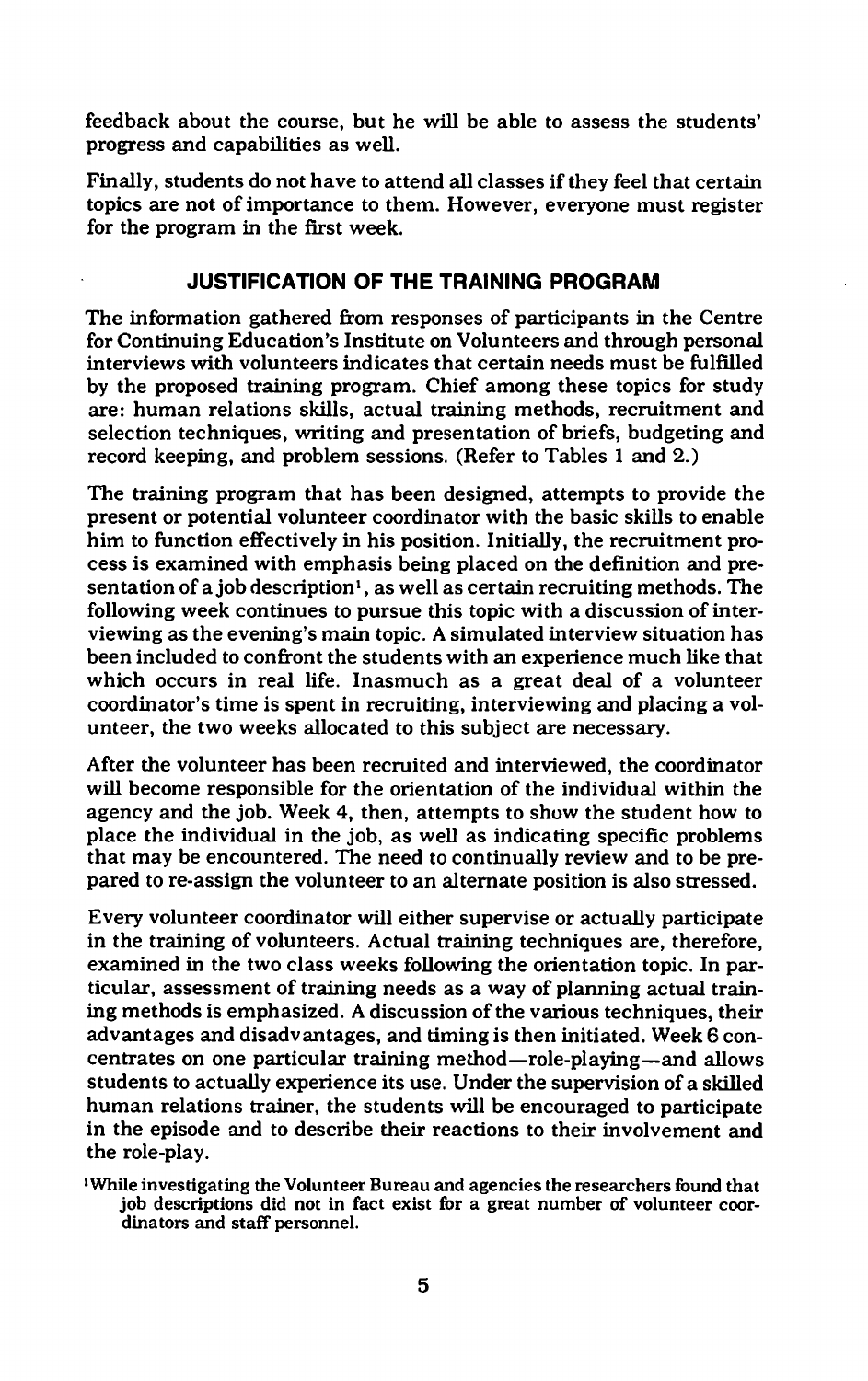#### **TABLE** 3 **The Training Program**

÷.

|    | Week<br>Number Topic     |                    | <b>Subject Matter</b>                                                                                                                                                                          | Handout                                                                             | <b>Assignment</b>                                                                               | <b>Resource Person</b>                                                                                                                        |
|----|--------------------------|--------------------|------------------------------------------------------------------------------------------------------------------------------------------------------------------------------------------------|-------------------------------------------------------------------------------------|-------------------------------------------------------------------------------------------------|-----------------------------------------------------------------------------------------------------------------------------------------------|
|    | 1. Registration          |                    | Introduction and overview of the course                                                                                                                                                        | Binder to hold all<br>distributed materials<br>and orientation to<br>course handout | Read material for<br>next session                                                               | Program Coor-<br>dinator                                                                                                                      |
|    | 2. Recruiting<br>Process |                    | Objectives, manpower requirements, job de-<br>scriptions, how and where to recruit                                                                                                             | Two or three pages<br>on major topic, with<br>a "how to" ap-<br>proach              | Each class member<br>will be expected to<br>write up a job de-<br>scription                     | Person skilled in<br>recruiting at the<br>professional or vol-<br>unteer level with<br>ability to relate<br>theory with practical<br>examples |
| З. |                          | Interviewing       | Techniques, what the interview should accom-<br>plish; video tape of simulated interview; inter-<br>view role play with use of video tape feed-<br>back; discussion of selection and placement | A paper on the do's<br>and don'ts of the in-<br>terview                             | From experience,<br>each member will<br>relate faults and<br>biases inherent in<br>interviewing | Specialist on inter-<br>viewing procedures<br>and use of video<br>tape feedback                                                               |
|    | 4. Orientation           |                    | Methods of orientation, problems encountered<br>with new volunteers, reviewing and re-<br>assigning the volunteer                                                                              | Explanation of<br>basic aims and<br>methods of orienta-<br>tion                     | Develop a training<br>program for the<br>volunteers in your<br>own agency                       | An individual who is<br>involved in orienting<br>and directing new<br>volunteers                                                              |
|    | Methods                  | 5. Actual Training | How to assess training needs, an overview<br>and discussion of advantages and disadvan-<br>tages of the use of various training methods                                                        | Outline and descrip-<br>tion of each method<br>with advantages<br>and disadvantages | Concentrated re-<br>search on one<br>method                                                     | Training director or<br>supervisor; teacher<br>or professor                                                                                   |

 $\cdot$ 

 $\sim$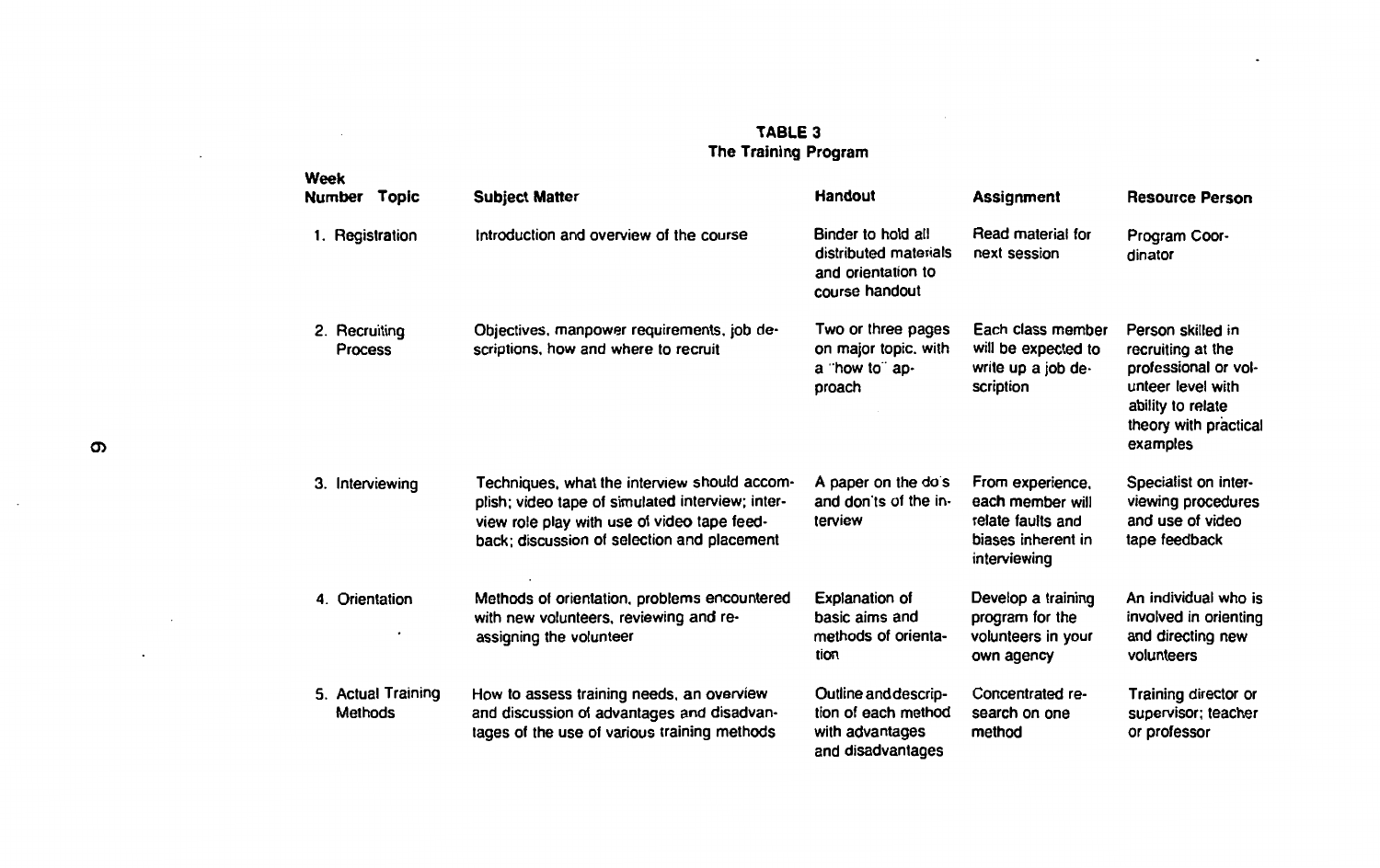| 6. Human<br><b>Relations I</b>                  | Role playing episode developed from a case<br>related to voluntaryism; use of video tape<br>feedback; tie in what this technique offers<br>vis-a-vis communications within the organiza-<br>tion and between people | Two or three pages<br>on role playing;<br>use, advantages<br>and disadvantages                                | Each participant will<br>be expected to<br>submit their per-<br>sonal feelings about<br>the role play, what<br>they learned and<br>how it can be ap-<br>plied to their or-<br>qanization | Skilled human rela-<br>tions trainer                                                              |
|-------------------------------------------------|---------------------------------------------------------------------------------------------------------------------------------------------------------------------------------------------------------------------|---------------------------------------------------------------------------------------------------------------|------------------------------------------------------------------------------------------------------------------------------------------------------------------------------------------|---------------------------------------------------------------------------------------------------|
| 7. Motivation                                   | Basic motivational theory and how it relates to<br>the volunteer, the problems of maintaining<br>motivation without money as an incentive; the<br>need for recognition                                              | Two or three pages<br>on motivational<br>theory related to<br>voluntaryism                                    | Rewrite a poorly<br>presented brief for<br>oral class presenta-<br>tion                                                                                                                  | College professor                                                                                 |
| 8. Writing and<br>Presentation<br>of Briefs     | Review of assignment; a "how to" approach to<br>writing briefs; the need for salesmanship; ef-<br>fective listening                                                                                                 | Notes on briefs                                                                                               | Prepare two press<br>releases concerning<br>their agencies cur-<br>rent activities                                                                                                       | Teacher of busi-<br>ness English                                                                  |
| 9. Public Relations                             | How to use the media; how to prepare press<br>releases: relations with the Board                                                                                                                                    | A "how to" ap-<br>proach to contact-<br>ing and using the<br>media                                            | No assignment                                                                                                                                                                            | Public relations of-<br>ficer or news rep-<br>resentative                                         |
| 10. Bookkeeping and<br><b>Managerial Skills</b> | Basic budgeting; keeping personnel and finan-<br>cial records; office supervision; delegation                                                                                                                       | Overview of budget-<br>ing techniques, and<br>two pages on man-<br>agerial skill and be-<br>havior in offices | Students are given<br>a fixed amount of<br>funds to budget and<br>plan                                                                                                                   | An experienced of-<br>fice manager with a<br>background in<br>management infor-<br>mation systems |
| 11. Human<br><b>Relations II</b>                | Communication, leadership, conflict and coop-<br>eration                                                                                                                                                            | Recommended<br>reading list                                                                                   | Read in the area                                                                                                                                                                         | College professor                                                                                 |
| 12. Final Session                               | Evaluation, questions and discussion, social<br>evening                                                                                                                                                             | Certificates of com-<br>pletion                                                                               | Work effectively                                                                                                                                                                         | Program coor-<br>dinator                                                                          |

 $\overline{v}$ 

 $\sim$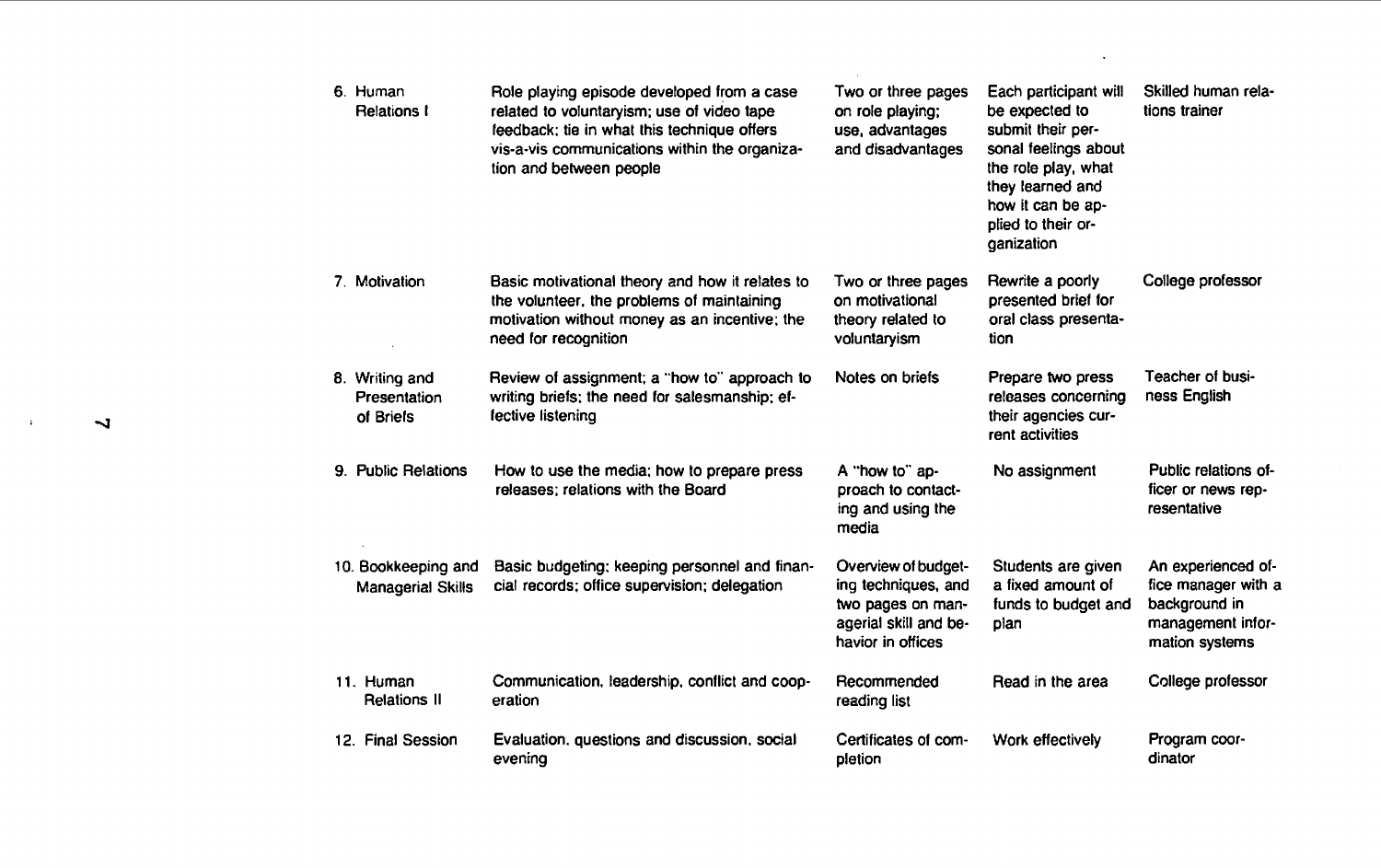Up to this point in the program, the recruitment and selection techniques and the actual training techniques have been examined. The emphasis in following weeks will centre on human relations skills and a practical "how to" approach to presentation and writing of briefs, public relations, and managerial skills.

Every organization that exists through human interaction rests on its ability to motivate individuals to pursue the objectives and plans of the organization. The topic of motivation and, in particular, the way motivation and the volunteer must be approached is important. Week 7 examines some motivational theories and techniques as they relate to the volunteer's environment.

Weeks 8 and 9 have been planned around the objective of providing the volunteer coordinator with the skill to communicate effectively with other agencies, the Board of Directors of the agency, and the community. The writing and presentation of briefs is followed by a night on public relations. The way the media can be used to the agency's advantage is discussed, as is the correct form of presenting press or news releases. Inasmuch as the volunteer movement depends on good relations with the community, the need for effective communication techniques cannot be underestimated.

Each agency must also learn to operate within a specified budget allotted to it. The volunteer coordinator must function as an accountant and financier in spreading out the allotted funds over the agency's fiscal year. The ability to maintain proper books, to plan and estimate expenditures and other operating costs is also important. Also, the coordinator must know certain operating skills and be able to control the office staff of the agency. With respect to this latter requirement, delegation of responsibility and approaches to discipline are skills that should be acquired, if the coordinator is to be effective.

The final training week, Week 11, attempts to re-focus the student's attention on the human relations environment which encompasses the volunteer organization. The volunteer agency relies, for its existence, on people; people who are willing to donate their time and resources to helping others. The importance of human relations skills must be reemphasized to the students as a way of sensitizing them to their organization's needs, aspirations and complexities.

# **CONCLUSION**

A training program has been developed which is based upon the actual perceived needs of administrators of volunteer programs. For the most part individuals now filling these positions have moved from the professions-social work, nursing, teaching-to an administrative role. This program will provide them with the necessary "how to" skills in a minimum of time, and with a minimum cost. Hopefully, with better